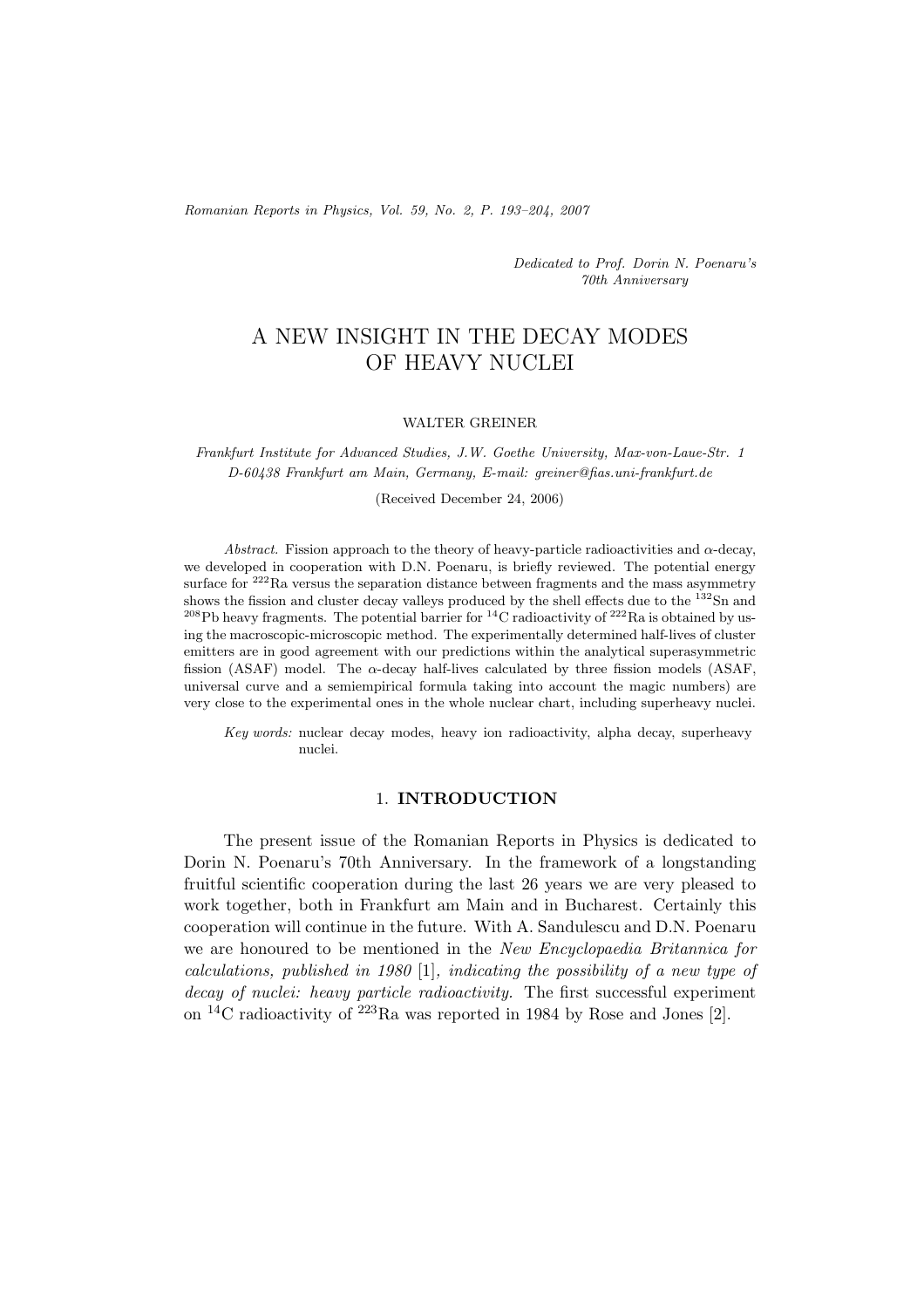194 Walter Greiner 2

Since 1984 the following types of radioactivities have been experimentally confirmed worldwide (Oxford, Moscova, Orsay, Berkeley, Geneva, Dubna, Argonne, Milano, Viena, Lanzhou, Beijing and Livermore): <sup>14</sup>C radioactivity of  $^{221}\text{Fr}$ ,  $^{221,222,223,224,226}\text{Ra}$ , and  $^{225}\text{Ac}$ ,  $^{20}\text{O}$  radioactivity of  $^{228}\text{Th}$ ;  $^{22}\text{Ne}$  radioactivity of  $^{230}$ U;  $^{24}$ Ne radioactivity of  $^{230}$ Th,  $^{231}$ Pa,  $^{232}$ U;  $^{24,25}$ Ne radioactivities of  $^{233,235}$ U;  $^{28}$ Mg radioactivity of  $^{234}$ U,  $^{236}$ Pu;  $^{28,30}$ Mg radioactivities of  $^{236}$ U, <sup>238</sup>Pu; <sup>32</sup>Si radioactivity of <sup>238</sup>Pu; <sup>34</sup>Si radioactivity of <sup>242</sup>Cm. Also the upper limits were determined in case of <sup>18</sup>O radioactivity of <sup>226</sup>Th; <sup>23</sup>F radioactivity of <sup>231</sup>Pa; <sup>24,26</sup>Ne radioactivities of <sup>232</sup>Th, <sup>234</sup>U; <sup>28</sup>Mg radioactivity of <sup>233,235</sup>U;  $30$ Mg radioactivity of  $237$ Np, and  $34$ Si radioactivity of  $240$ Pu,  $241$ Am. The measured half-lives are in good agreement with theoretical predictions within our analytical superasymmetric fission (ASAF) model. There are still many other experiments which have a good chance to be performed in order to exploit further the strong shell effect of the doubly magic nucleus  $^{208}Pb$ , as we had shown in a recent publication [3].

The calculations we first reported were obtained by using the following models: fragmentation theory  $[4, 5]$  and the asymmetric two center shell model [6]; alpha-decay like theory; numerical superasymmetric fission (NuSAF) model and the ASAF model. The ASAF model was particularly useful in predicting the half-lives to guide the experiments. Comprehensive tables with ASAF model predictions have been published [7, 8]. The most cited papers and chapters in books have been the Refs. [1, 9, 7, 8, 10] and [11, 12, 13], respectively. Not only scientific publications for experts, but also more general journals for popularization of science (La Recherche, Science et Vie, Physics Bulletin, Scientific American) and even newspapers from Germany, Hungary, Romania, have recognized our contributions to the foundation and development of a new branch of physics. To my knowledge no other project of scientific cooperation between Germany and Romania had ever received such a high attention.

Dorin Poenaru started to work in fission in 1964, when he begun an international cooperation with JINR Dubna on fission isomers. A very important step forward, which allowed him latter on to solve the problem of extremely asymmetric fission, was the extension of three variants of the liquid drop model for binary systems with different charge densities [14]. He gave a new interpretation of  $\alpha$ -decay as a fission phenomenon, which was supported by the excellent agreement between the calculated halflives and the experimental data covering a range of 25 orders of magnitude. Fission theory applied to heavy paticle radioactivity and  $\alpha$ -decay proved to be very successful. The culmination of our scientific cooperation was certainly the prediction of new kinds of nuclear decay modes.

Prof. Poenaru has been invited to present talks at the following International Scientific Meetings: Poiana Bra¸sov, Predeal and Mamaia Summer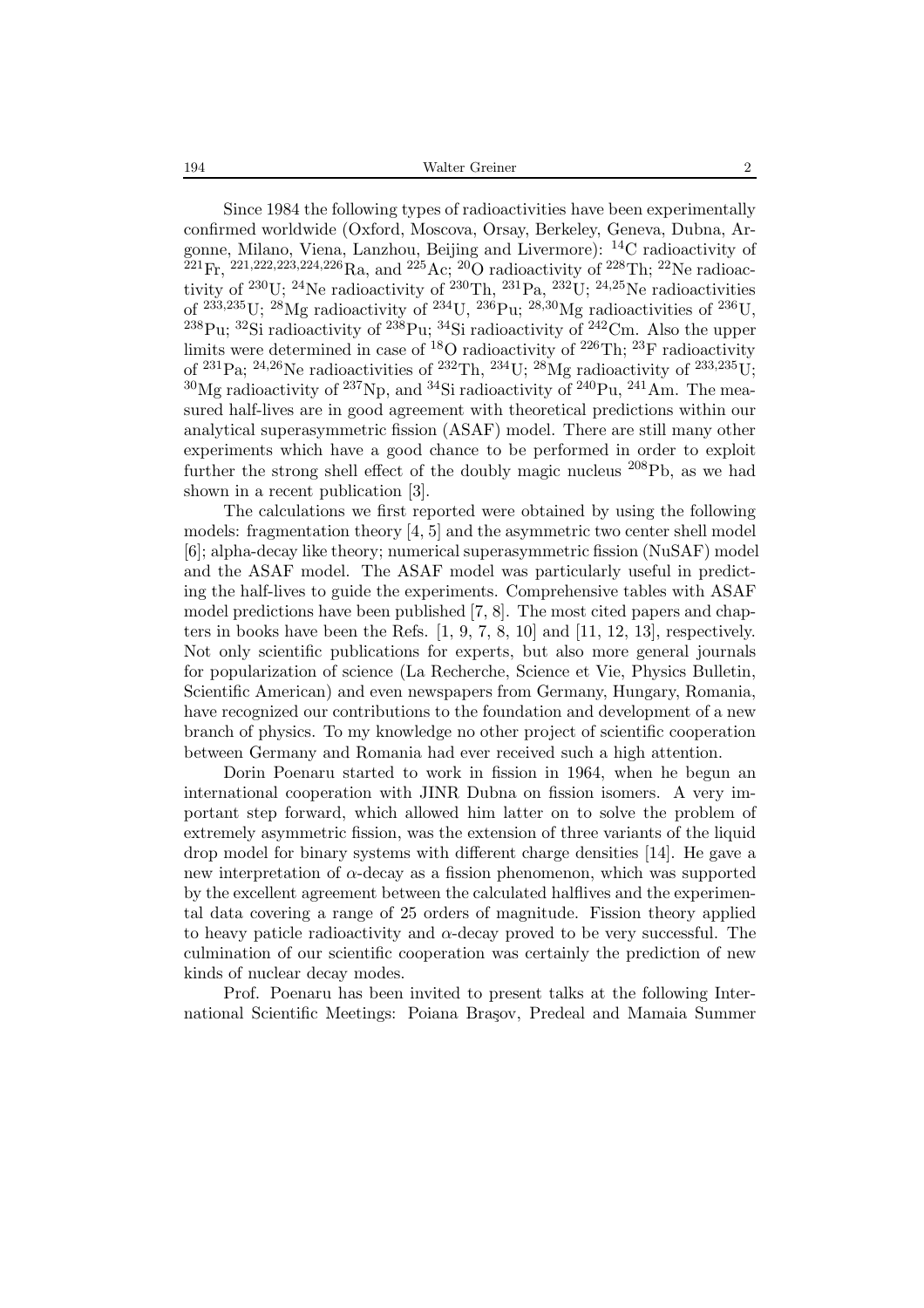Schools in 1980, 1984, 1986, 1988, 1990, 1995, 1998, 2005, 2006; NATO Advanced Study Institutes in Predeal and Kemer: 1992, 1993, 2000, 2003; JINR Symposium, Dubna 1984; Conf. of the European Physical Society, Varna, 1985; Conf. on Clustering Aspects in Nuclear and Subnuclear Systems, Kyoto, 1988; Symposium on Developments in Nuclear Cluster Dynamics, Sapporo, 1988; three Confs. (Gaussig, 1988; West Berlin, 1989; Leningrad, 1989) celebrating 50 years of research in nuclear fission; Conf. on Rare Nuclear Decays and Fundamental Processes, Bratislava, 1990; Conf. on Clustering Phenomena in Atoms and Nuclei, Turku, 1991; Conf. on Nuclear Reaction Mechanisms, Varenna, 1991; Conf. on Exotic Nuclei, Foros, 1991; Conf. on Atomic Masses and Fundamental Constants  $&$  Nuclei far from Stability, Bernkastel-Küs, 1991; Conf. on Nuclear Physics at the Turn of the Millennium, Wilderness/George, 1996; Conf. on Nuclear Data for Science and Technology, Trieste, 1997; Conf. Advances in Nuclear Physics and related areas, Thessaloniki, 1997; Conf. on Fission and Properties of Neutron-Rich Nuclei, Sanibel Island and St Andrews, 1998, 1999, 2002; Symposium on Perspectives in Nuclear Physics, Atlantis Resort, Nassau, 1998; Workshop on Nuclear Theory, Rila Mountain, 1999 and 2006; Conf. on Clustering Aspects of Nuclear Structure and Dynamics, Rab Island, 1999; Symposium on Advances in Nuclear Physics, Bucharest, 1999; Symposium on Exotic Nuclear Structure, Debrecen, 2000; Symposium on Fundamental Issues in Elementary Matter, Bad Honnef, 2000; Symposium on Advances in Heavy Element Research, Tokai (Japan), 2001; Specialists Meeting on Interdisciplinary Approach to Nuclear Fission, Osaka, 2002; 4th Relativistic Ion Studies Conf. on Exotic Clustering, Catania, 2002; JLAB Workshop on Modern Sub-Nuclear Physics and Jlab Experiments, Athens, 2002; European Research and Education Networking End-user Workshop, Montpellier, 2003; Workshop on New Applications of Nuclear Fission, Bucharest, 2003; Titeica-Markov Symposium, Constanta, 2004; Symposion on Heavy Ion Physics (Gateway to the Unknown: Fundamentality–Complexity–Simplicity), Frankfurt am Main, 2006; General Conf. of the Balkan Physical Union, Istanbul, 2006.

Recently we contributed with a paper on Radioactivity [15] to the new 6 volumes Encyclopedia of Condensed Matter Physics. The most advanced asymmetric two center shell model was improved [16, 17] and applied to calculate potential energy surfaces (PES) for cluster emitters  $(^{222}\text{Ra},~^{232}\text{U},~^{236}\text{Pu},$ <sup>242</sup>Cm [18]) as well as for <sup>228</sup>Th [19] and for light (<sup>106</sup>Te and <sup>212</sup>Po) and superheavy  $(^{294}118)$  alpha emitters [20]. The potential barrier shape of heavy ion radioactivity obtained for the first time by use of the macroscopic-microscopic method provides further support for the particular choice of the barrier within the ASAF model. Other applications concerns the sub-barrier synthesis of  $Z = 118$  isotopes [21] and the study of input channels to produce  $^{286,290,298}$  114 [22, 23]. The dynamical calculations have been performed in a multidimensional hyperspace of deformation coordinates followed by minimization of the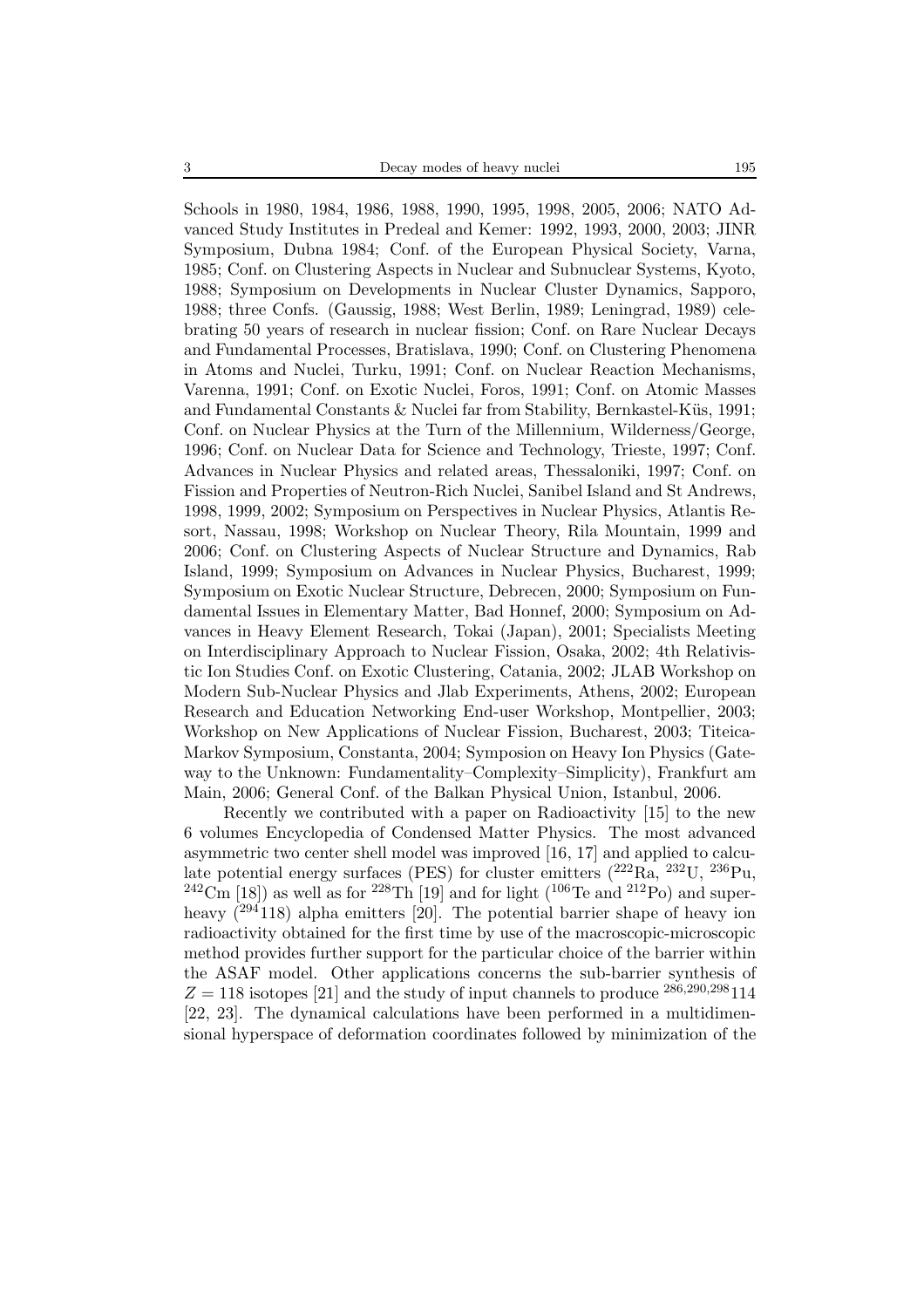action integral for all possible charge and mass asymmetries. The Werner-Wheeler approximation was employed to obtain the nuclear inertia tensor.

The pairing correction energy calculated within the BCS approximation [18] was observed to give an important contribution to the deformation energy by lowering the barrier heights and smoothing the shell effects. The strong shell effect associated with the doubly magic character of the daughter <sup>208</sup>Pb, which was seen in the systematic analysis of experimental results, comes from a valley present on the PESs of cluster emitters at a relatively high value of the asymmetry parameter.

The BCS pairing has an essential contribution to the cranking inertia tensor [24] which may be expressed with an analytical relationship for a particular choice of the system Hamiltonian of a spheroidal harmonic oscillator without spin-orbit interaction. If the crossing terms  $P_{ij}$  with  $i \neq j$  are not taken into account, an important error could be induced into the half-life value given by the WKB approximation. Examples for  $^{240}$ Pu [24] illustrate the conclusions.

The  $\alpha$ -decay life-times of superheavies and lighter emitters have been calculated [25, 20] within our ASAF model, the universal formula, and the semiempirical relationship including shell effects.

## 2. **BARRIER SHAPE OBTAINED WITH THE MACROSCOPIC-MICROSCOPIC METHOD**

In order to study a binary decay mode  ${}^AZ \rightarrow {}^{A_1}Z_1 + {}^{A_2}Z_2$  the simplest nuclear shape parametrization we have used was that of two intersected spheres of radii  $R_1 = r_0 A_1^{1/3}$  and  $R_2$  with a single deformation parameter, the distance  $R$  between the two centers (by assuming the total volume conservation). One  $R$  between the two centers (by assuming the total volume conservation). One has initially  $R = R_i = R_0 - R_2$  and at the touching point  $R = R_t = R_1 + R_2$ .  $R_0$ is the radius of the parent nucleus  ${}^AZ$  and the radius constant  $r_0$  was taken to be 1.16 fm in the Yukawa-plus-exponential (Y+EM) phenomenological model. One can use a dimensionless quantity  $\xi = (R - R_i)/(R_t - R_i)$  which takes values between 0 and 1 in this stage of two overlapping fragments. The mass asymmetry is defined as  $\eta = (A_1 - A_2)/(A_1 + A_2)$ .

The macroscopic energy  $E_{Y+EM}$  is calculated within Y+EM [26, 27] by taking into account the difference between charge and mass asymmetry [28]. The microscopic shell [29] and pairing [30] corrections  $\delta E = \delta U + \delta P$  are added to the macroscpic energy leading to the total deformation energy

$$
E_{def}(R,\eta) = E_{Y+EM}(R,\eta) + \delta E(R,\eta). \tag{1}
$$

Details are given in the book [12].

The two-center shell model gives at every pair of coordinates  $(R, \eta)$  the sequence of doubly degenerate discrete energy levels  $\epsilon_i = E_i/\hbar\omega_0^0$  in units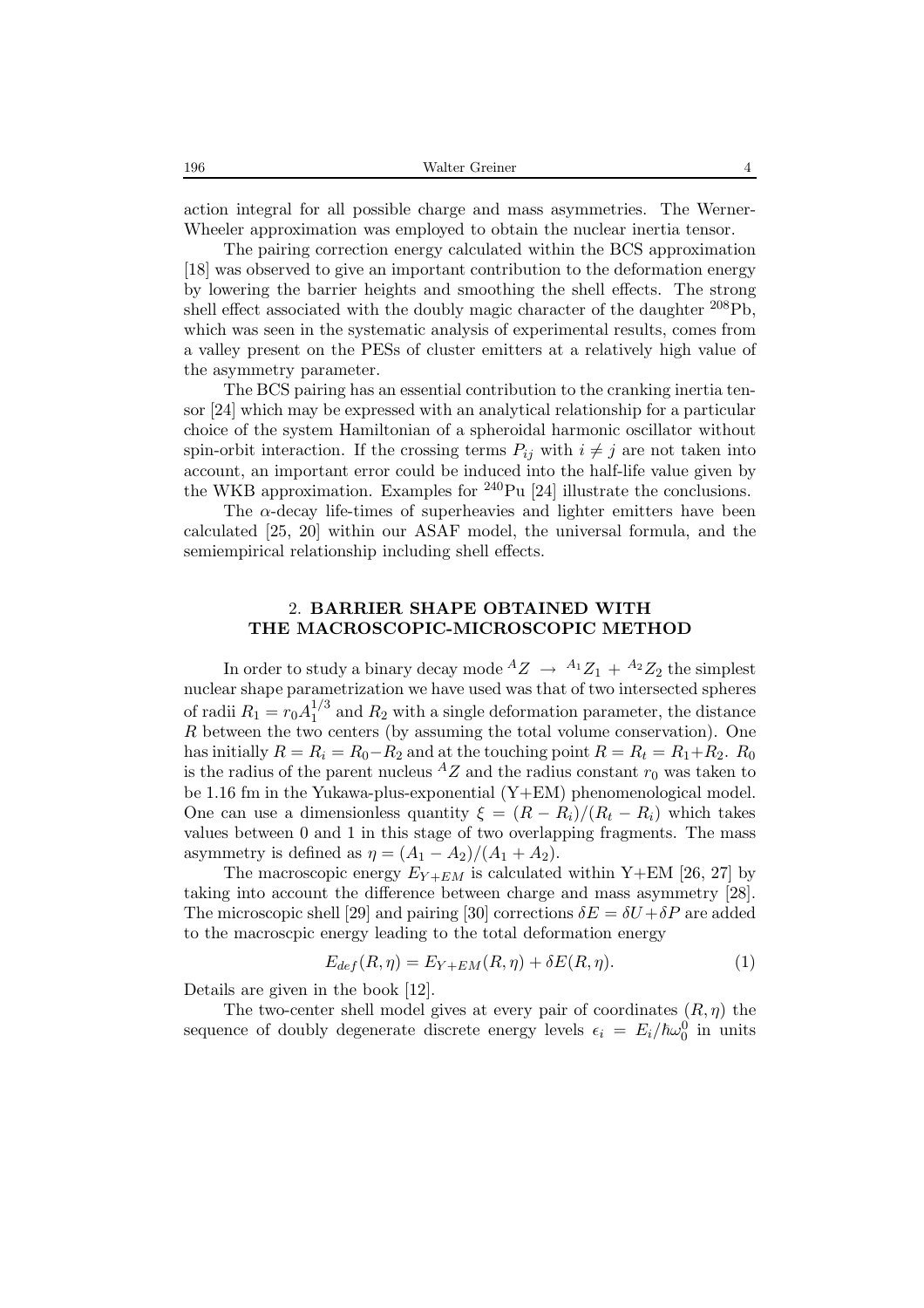

Fig. 1 – Potential energy surfaces of <sup>222</sup>Ra vs  $\xi = (R - R_i)/(R_t - R_i)$  and  $\eta = (A_1 - A_2)/(A_1 + A_2)$ . Shell + Pairing corrections (bottom), and total deformation energy (top). The very deep valley around  $\eta = 0.87$  shown at the bottom corresponds to the <sup>14</sup>C radioactivity with the daughter <sup>208</sup>Pb and the other near  $\eta = 0.36$  for asymmetric cold fission with the <sup>70</sup>Ni light fragment and the <sup>152</sup>Nd daughter.

of  $\hbar\omega_0^0 = 41A^{-1/3}$ , arranged in order of increasing energy. The smoothed-<br>level distribution density is obtained by averaging the actual distribution over level distribution density is obtained by averaging the actual distribution over a finite energy interval  $\Gamma = \gamma \hbar \omega_0^0$ , with  $\gamma \simeq 1$ . In units of  $\hbar \omega_0^0$  the shell<br>corrections are calculated for each pair  $(R_n)$ . corrections are calculated for each pair  $(R, \eta)$ :

$$
\delta u(n, R, \eta) = \sum_{i=1}^{n} 2\epsilon_i(R, \eta) - \tilde{u}(n, R, \eta), \qquad (2)
$$

where  $n = Z/2$  particles for the proton level scheme. Then  $\delta u = \delta u_p + \delta u_n$ .

Similarly, for pairing corrections we take the doubly degenerate levels  $\{\epsilon_i\}$  in units of  $\hbar \omega_0^0$ .  $Z/2$  levels are occupied with n levels below and n' above<br>Fermi energy contributing to pairing  $n = n' - \Omega \tilde{a}/2$ . The cutoff energy Fermi energy contributing to pairing,  $n = n' = \Omega \tilde{g}_s/2$ . The cutoff energy,  $\Omega \approx 1 \gg \tilde{\Lambda} = 12/\sqrt{4\kappa}$ , <sup>0</sup>. The gap  $\Lambda$  and Fermi energy,  $\lambda$  are solutions of the  $\Omega \simeq 1 \gg \tilde{\Delta} = 12/\sqrt{A} \hbar \omega_0^0$ . The gap  $\Delta$  and Fermi energy  $\lambda$  are solutions of the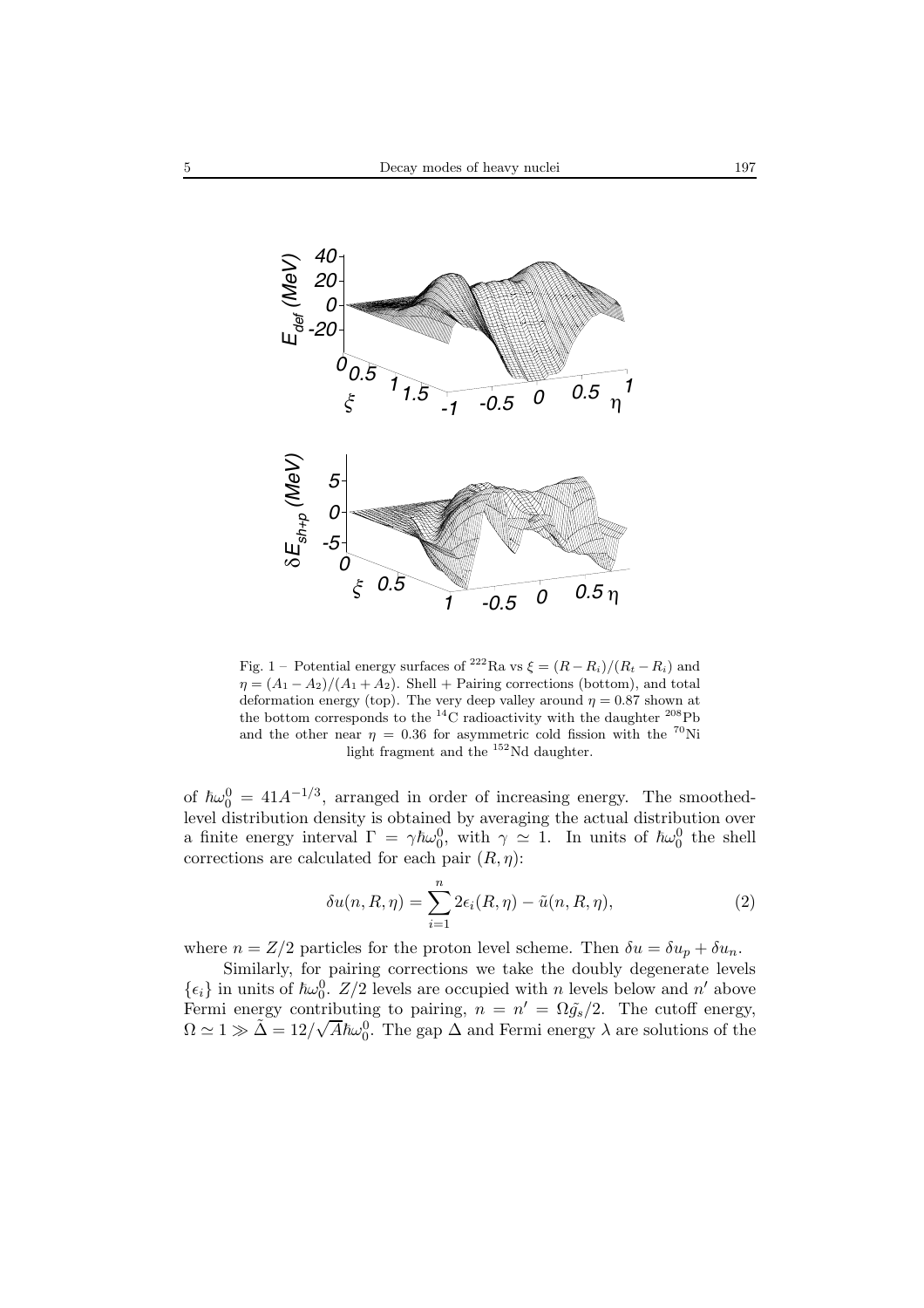| 198 | Walter Greiner |  |
|-----|----------------|--|
|     |                |  |

BCS system of two eqs. Compared to shell correction, the pairing correction is out of phase and smaller in amplitude, leading for  $\eta =$  constant to a smoother total curve  $\delta e(R) = \delta u(R) + \delta p(R)$  where  $\delta p = \delta p_p + \delta p_n$ .

The potential energy surfaces (PES) of  $^{222}$ Ra versus the normalized separation distance  $\xi$  and the mass asymmetry  $\eta$  are plotted in Fig. 1 (the microscopic shell plus pairing corrections at the bottom and the total deformation energy at the top). Three valleys around  $\eta \simeq 0.87$ ; 0.36 and 0.1 can be seen



Fig. 2 – Potential barrier for <sup>14</sup>C radioactivity of <sup>222</sup>Ra obtained with the macroscopic-microscopic method. The barrier height and width are smaller compared to Yukawa-plus-exponential model (Y+EM).

at the top of Fig. 1. We count the number of valleys for  $\eta \geq 0$  because the mirror  $\eta \leq 0$  gives the same number for complimentary heavy fragments becoming light ones and vice-versa. I have used such valleys produced by the magic numbers of the fragments in the sixtieth to motivate the search for superheavy elements, and the development of Heavy Ion Physics worldwide and in Germany, where GSI was built. These valleys may be also seen on the total PES at the top of Fig. 1. Here the deepest valley remains that at a small value of  $\eta$  not far from the minimum of the macroscopic Y+EM energy at  $\eta = 0$ , which is responsible for the cold fission. At a large value of  $\eta$ , the  $^{208}\text{Pb} + ^{14}\text{C}$  valley, favouring the  $^{14}\text{C}$  radioactivity of  $^{222}\text{Ra}$ , is laying on the Businaro-Gallone mountain, hence it is shallower despite the fact that it is very pronounced in the shell correction surface.

A plot obtained by cutting the total PES and that of Y+EM at a given value of the asymmetry parameter is shown in Fig. 2 for  $^{14}$ C emission from  $222$ Ra. It provides a justification for one of the basic assumption of the ASAF model, which was very successful in predicting the half-lives of cluster decay modes. It is remarkable to see for a cluster emitter a potential barrier obtained by using the macroscopic-microscopic method. Having a smaller height and width compared to the (dotted line) macroscopic Y+EM barrier, it is very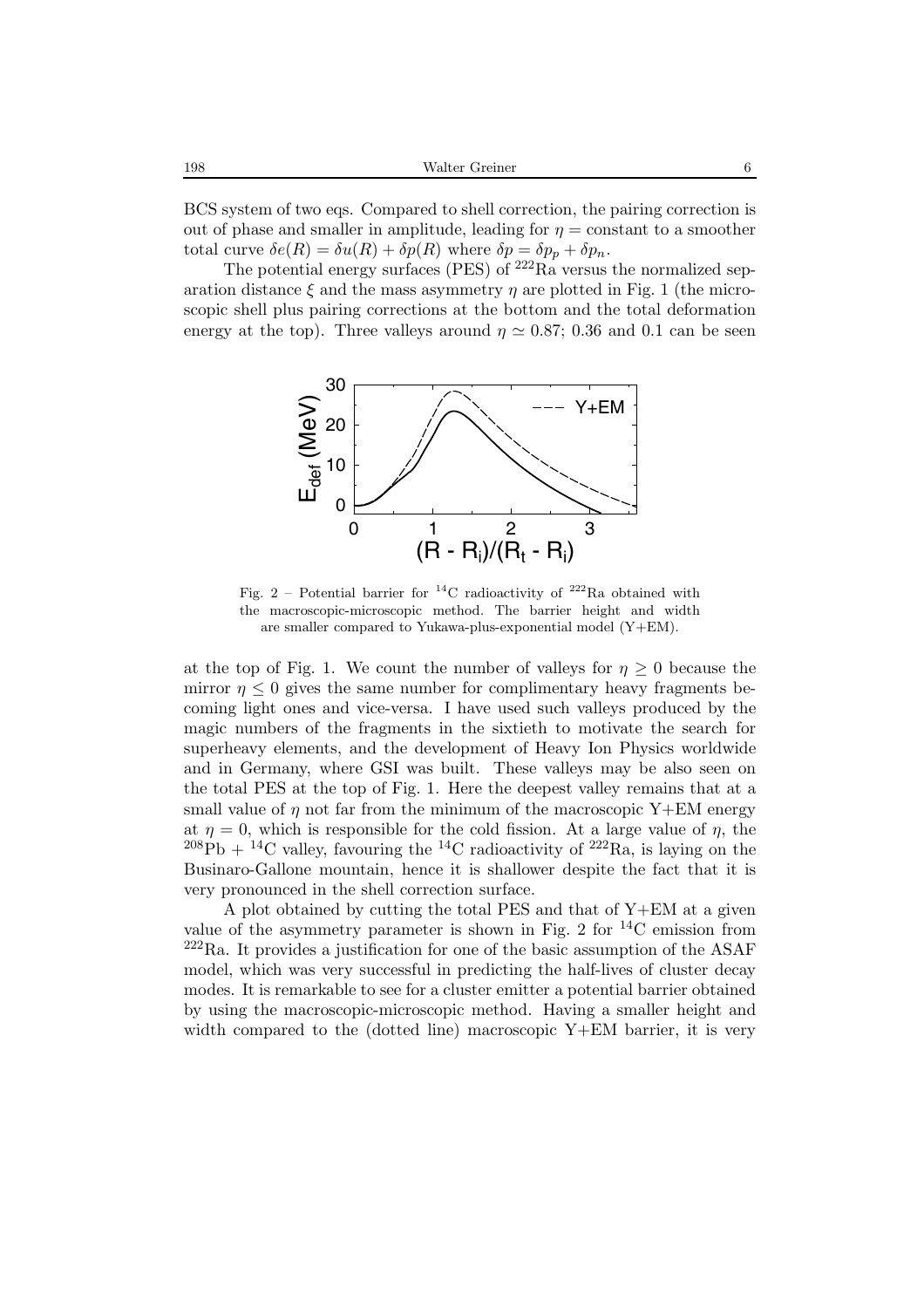similar to the barrier used in ASAF which was lower and narrower than the Myers-Swiatecki's [31] LDM barrier.

# 3. **EXPERIMENTAL CONFIRMATIONS OF PREDICTED HALF-LIVES**

The main region of emitters experimentally observed is above  $Z = 86$ with daughters around <sup>208</sup>Pb. The major experimental difficulty is related to the "exotic" characteristics of heavy particle radioactivities due to the strong competition of  $\alpha$ -decay: one has to register few rare events in a large background of many  $\alpha$  particles. The largest branching ratio with respect to  $\alpha$ -decay,  $b = T_{\alpha}/T$ , is about 10<sup>-9.2</sup> and the smallest measured until now is  $10^{-16.1}$ .



Fig. 3 – Predicted half-lives within ASAF model (lines) and measurements (points) for four kinds of cluster decay modes versus proton  $(Z_d)$ and neutron  $(N_d)$  number of the daughter nucleus. The shell effects are clearly seen as minima of life-time for magic numbers of the daughter  $Z_d = 82, N_d = 126.$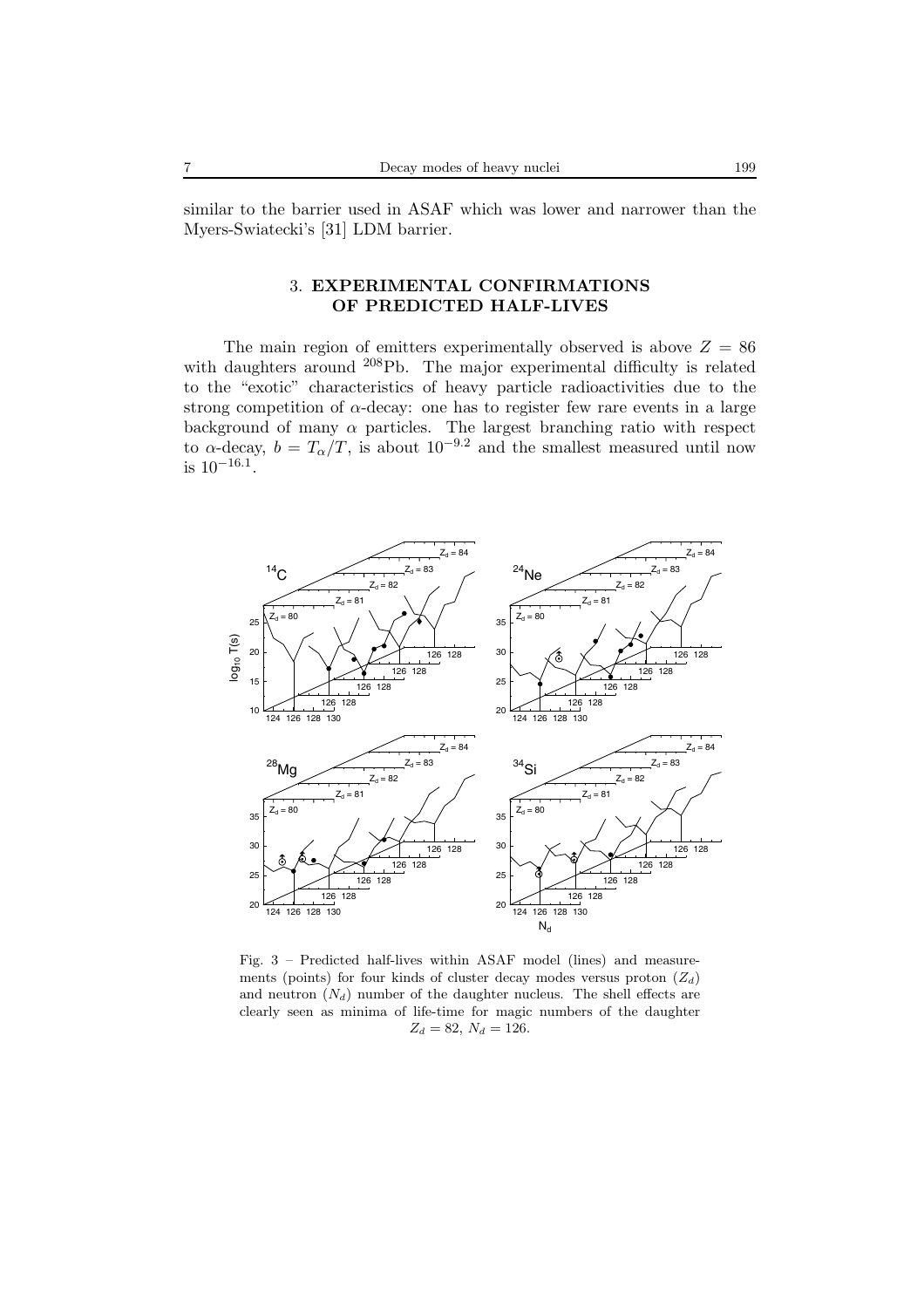200 Walter Greiner 8

From many decay modes with half-lives and branching ratios relative to  $\alpha$ -decay predicted within the ASAF model, the following have been experimentally confirmed:  ${}^{14}C, {}^{20}O, {}^{23}F, {}^{24-26}Ne, {}^{28,30}Mg, {}^{32,34}Si$ . The experimental data are in good agreement with predicted values (see the examples given in Fig. 3 for <sup>14</sup>C, <sup>24</sup>Ne, <sup>28</sup>Mg, and <sup>34</sup>Si decay modes). A strong shell effect can be seen: as a rule the shortest value of the half-life (maximum of  $1/T$ ) is obtained when the daughter nucleus has a magic number of neutrons  $(N_d = 126)$ and/or protons  $(Z_d = 82)$ .

By comparing the systematics of calculated values and of experimental data one can obtain many [3] other possible candidates for future experiments. Some of the possible candidates for future experiments are:  $^{220,222,223}$ Fr,  $^{223,224}$ Ac, and  $^{225}$ Th as  $^{14}$ C emitters;  $^{229}$ Th for  $^{20}$ O radioactivity;  $^{229}$ Pa for <sup>22</sup>Ne decay mode; <sup>230,232</sup>Pa, <sup>231</sup>U, and <sup>233</sup>Np for <sup>24</sup>Ne radioactivity; <sup>234</sup>Pu for <sup>26</sup>Mg decay mode; <sup>234,235</sup>Np and <sup>235,237</sup>Pu as <sup>28</sup>Mg emitters; <sup>238,239</sup>Am and  $^{239-241}$ Cm for  $^{32}$ Si radioactivity;  $^{33}$ Si decay of  $^{241}$ Cm;  $^{238,239}$ Am and  $^{239-241}$ Cm for <sup>32</sup>Si radioactivity; <sup>33</sup>Si decay of <sup>241</sup>Cm; <sup>238,239</sup>Am and <sup>239–241</sup>Cm for <sup>32</sup>Si radioactivity; <sup>33</sup>Si decay of <sup>241</sup>Cm; <sup>238,239</sup>Am and <sup>239–241</sup>Cm for <sup>32</sup>Si radioactivity, and  ${}^{33}$ Si decay of  ${}^{241}$ Cm.



Fig.  $4$  – The deviations of calculated values of half-lives against  $\alpha$ -deca from the experimental ones for 136 even-even nuclei. Three kinds of fission mode (analytical superasymmetric fission model (ASAF), universal curve (UNIV), and the semiempirical formula based on fission theory (SemFIS)) are compared.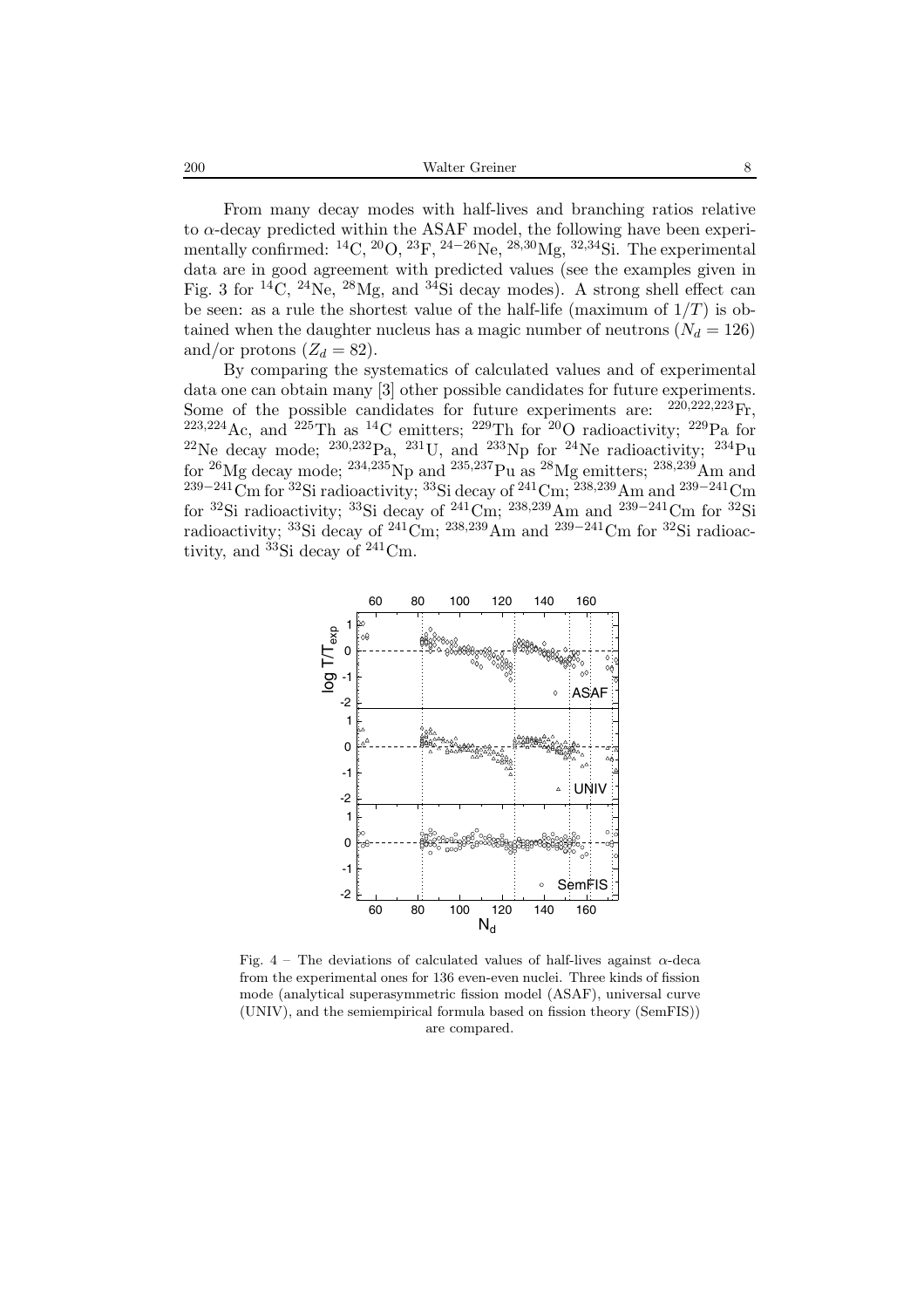$14C$  radioactivity may be used for spectroscopical purposes [32, 33] as it was observed when the fine structure of the  ${}^{14}$ C radioactivity of  $2^{23}$ Ra, for the first time discussed by Martin Greiner and Werner Scheid [34], was discovered in an experiment with superconducting SOLENO spectrometer performed at Orsay, France [35]. The experiment was repeated in 1995 with a better resolution [32]. Surprisingly, the transition to the first excited state of the daughter  $^{209}Pb$  was stronger than that to the ground state, despite a smaller Q-value by 0.779 MeV. A transition with an excited state of <sup>14</sup>C predicted [34] in 1986 was not observed.

### 4. **ALPHA-DECAY OF SUPERHEAVY NUCLEI**

From the liquid drop model point of view the superheavy nuclei would never exist because there would be no potential barrier against spontaneous fission. When a shell correction energy is added, a potential barrier shows up stabilizing superheavy nuclei [36, 37, 38, 39]. Spontaneous fission, the dominating decay mode in the region around Rf, becomes a relatively weaker branch compared to  $\alpha$ -decay for the majority of recently discovered nuclides [40, 41, 42], which are mostly proton-rich nuclei.



Fig.  $5 -$  Universal curves for  $\alpha$ -decay of transuranium nuclei in four groups of even-even, even-odd, odd-even and odd-odd nuclei. P*<sup>s</sup>* is the calculated penetrability of the external Coulomb barrier.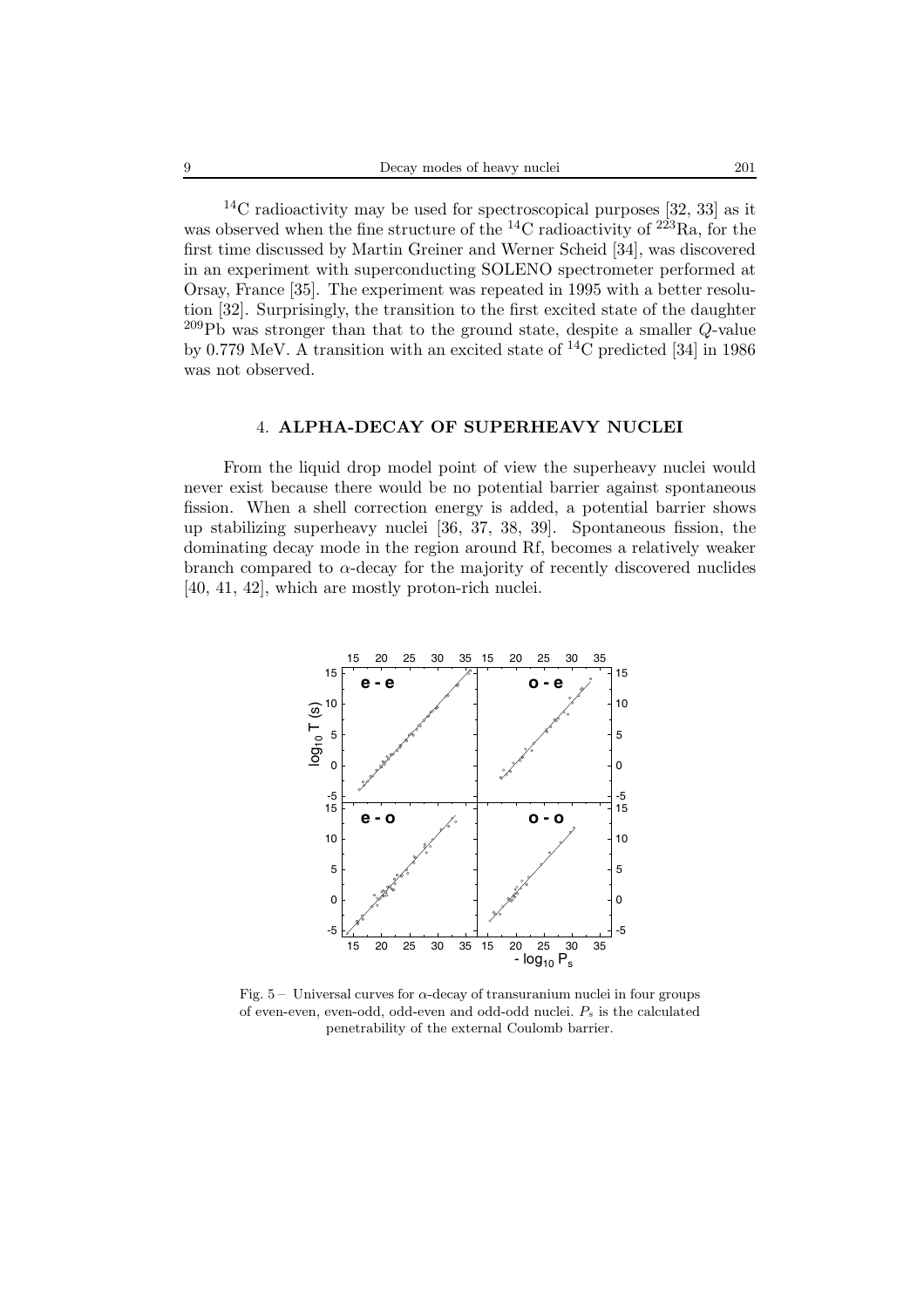Three relationships based on fission theory of  $\alpha$ -decay (the ASAF model, the universal curve (UNIV) [43, 44], and the semiempirical formula (SemFIS) taking into account the magic numbers of nucleons) have been used to calculate the half-lives for  $\alpha$ -decay of transuranian nuclei including superheavies [25, 20]. The standard deviations

$$
\sigma = \left\{ \sum_{i=1}^{n} \left[ \log(T_i/T_{exp}) \right]^2 / (n-1) \right\}^{1/2},\tag{3}
$$

from experimental values of 47 even-even nuclei was 0.402, for 45 e-o was 0.615, for 25 o-e was 0.761, and for 25 o-o  $\sigma = 0.795$  within ASAF model, and 0.267, 0.554, 0.543, and 0.456, respectively, when the universal curve was used.

We used several sources for  $\alpha$ -decay of transuranium heavy and superheavy nuclei [45, 46, 47, 48, 49, 50, 8].

The deviations of calculated values of half-lives against  $\alpha$ -decay from the experimental ones for 136 even-even nuclei are presented in figure 4. By choosing the neutron number of the daughter nucleus in the abscisa one can see the shell effects at the following spherical and deformed magic numbers of neutrons: 50, 82, 126, 152, 162, and 172. The increased errors in the neighbourhood of  $N = 126$ , present in all other cases, are smoothed out by SemFIS formula.

For transuranium nuclei including superheavies, the results presented in Fig. 5 are showing good agreement between the experimental points and the calculated universal curves (lines), not only for even-even nuclei but also for even-odd, odd-even and odd-odd.

In conclusion, the fission approach of cluster radioactivities and  $\alpha$ -decay, not only gave a new insight into the physics of nuclear decay modes, leading to our prediction of new kinds of spontaneous disintegrations, but also provided an excellent tool for calculation of the half-lives.

*Acknowledgements.* This work was partly supported by a grant of the Deutsche Forschungsgemeinschaft.

#### REFERENCES

- 1. A. S˘andulescu, D.N. Poenaru, and W. Greiner. Sov. J. Part. Nucl., **11**, 528 (1980).
- 2. H.J. Rose and G.A. Jones, Nature, **307**, 245 (1984).
- 3. D.N. Poenaru, Y. Nagame, R.A. Gherghescu, and W. Greiner, Phys. Rev., **C 65**, 054308 (2002). Erratum: C66.049902.
- 4. H.J. Fink, J.A. Maruhn, W. Scheid, and W. Greiner, Z. Phys., **268**, 321 (1974).
- 5. J.A. Maruhn, W. Greiner, and W. Scheid, *Theory of fragmentation*, in: *Heavy Ion Collisions*, R. Bock, Ed., Vol. 2, p. 399, North Holland, Amsterdam, 1980.
- 6. J.A. Maruhn and W. Greiner, Z. Phys., **251**, 431 (1972).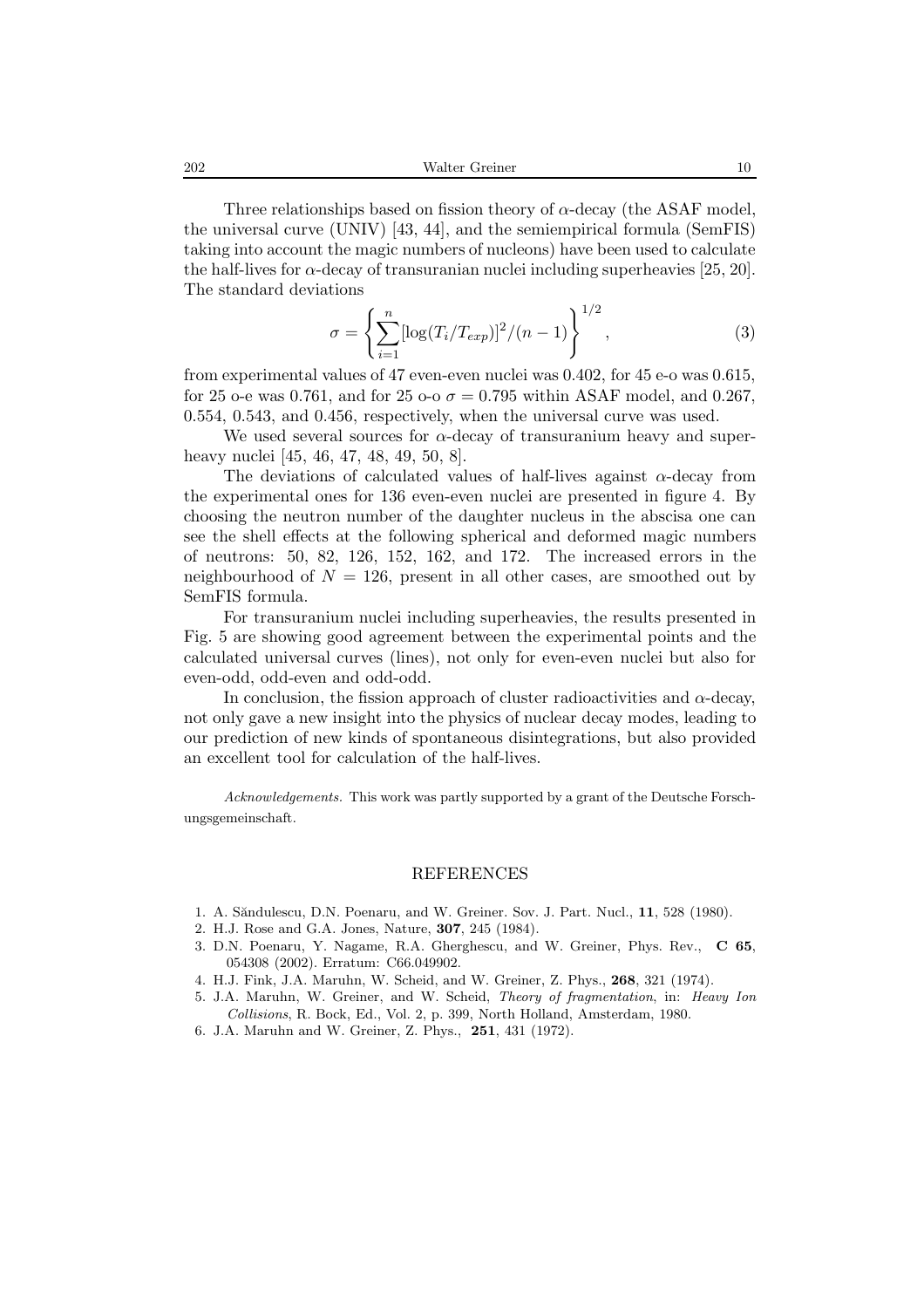- 7. D.N. Poenaru, W. Greiner, K. Depta, M. Ivascu, D. Mazilu, and A. Săndulescu, Atomic Data Nucl. Data Tab., **34**, 423 (1986).
- 8. D.N. Poenaru, D. Schnabel, W. Greiner, D. Mazilu, and R. Gherghescu, Atomic Data Nucl. Data Tab., **48**, 231 (1991).
- 9. D.N. Poenaru, M. Ivașcu, A. Săndulescu, and W. Greiner, Phys. Rev., **C 32**, 572 (1985).
- 10. D.N. Poenaru, M. Ivașcu, A. Săndulescu, and W. Greiner, J. Phys. G: Nucl. Phys., 10, L183 (1984).
- 11. D.N. Poenaru, M. Iva¸scu, and W. Greiner, *Unified approach of alpha-decay, heavy ion emission and cold fission*, in: *Particle Emission from Nuclei*, Vol. III: *Fission and Beta-Delayed Decay Modes,* chapter 7, p. 203, CRC Press, Boca Raton, Florida, 1989.
- 12. D.N. Poenaru and W. Greiner, *Theories of cluster radioactivities*, in: *Nuclear Decay Modes*, chapter 6, p. 275, Institute of Physics Publishing, Bristol, UK, 1996.
- 13. W. Greiner, M. Ivașcu, D.N. Poenaru, and A. Săndulescu, *Cluster radioactivities*, in: *Treatise on Heavy Ion Science*, Vol. 8, D.A. Bromley, Ed., p. 641, Plenum Press, New York (1989).
- 14. D.N. Poenaru, M. Ivașcu, and D. Mazilu, J. Phys. G: Nucl. Phys., 5, 1093 (1979).
- 15. W. Greiner and D.N. Poenaru, *Radioactivity*, in: *Encyclopedia of Condensed Matter Physics*, Vol. 5, F. Bassani et al. Eds., p. 106, Elsevier, Oxford (2005).
- 16. R.A. Gherghescu and W. Greiner, Phys. Rev., **C 68**, 044314 (2003).
- 17. R.A. Gherghescu, W. Greiner, and G. Münzenberg, Phys. Rev., C 68, 054314 (2003).
- 18. D.N. Poenaru, R.A. Gherghescu, and W. Greiner, Phys. Rev., **C 73**, 014608 (2006).
- 19. D.N. Poenaru, R.A. Gherghescu, I.H. Plonski, and W. Greiner, Internat. J. Mod. Phys., **E 15**, (2006).
- 20. D.N. Poenaru, I.H. Plonski, R.A. Gherghescu, and W. Greiner, J. Phys. G: Nucl. Part. Phys., **32**, 1223 (2006).
- 21. R.A. Gherghescu, W. Greiner, and S. Hofmann, Europ. Phys. J., **A 27**, 23 (2006).
- 22. R.A. Gherghescu, D.N. Poenaru, W. Greiner, and Y. Nagame, J. Phys. G: Nucl. Part. Phys., **32**, L73 (2006).
- 23. R.A. Gherghescu and W. Greiner, J. Phys. G: Nucl. Part. Phys., **A 27**, 23 (2006).
- 24. D.N. Poenaru, R.A. Gherghescu, and W. Greiner, Europ. Phys. J., **A 24**, 355 (2005).
- 25. D.N. Poenaru, I.H. Plonski, and W. Greiner, Phys. Rev., **C 74**, 014312 (2006).
- 26. W. Scheid and W. Greiner, Z. Phys., *A* **226**, 364 (1969).
- 27. H.J. Krappe, J.R. Nix, and A.J. Sierk, Phys. Rev., **C 20**, 992 (1979).
- 28. D.N. Poenaru, M. Ivașcu, and D. Mazilu, Comput. Phys. Commun., **19**, 205 (1980).
- 29. V.M. Strutinsky, Nucl. Phys., *A* **95**, 420 (1967).
- 30. M. Brack, J. Damgaard, A. Jensen, H.C. Pauli, V.M. Strutinsky, and G.Y. Wong, Rev. Mod. Phys., **44**, 320 (1972).
- 31. W.D. Myers and W.J. Swiatecki, Nucl. Phys., *A* **81**, 1 (1966).
- 32. E. Hourany, G. Berrier-Ronsin, A. Elayi, P. Hoffmann-Rothe, A.C. Mueller, L. Rosier, G. Rotbard, G. Renou, A. Liebe, D.N. Poenaru, and H.L. Ravn, Phys. Rev., **C 52**, 267 (1995).
- 33. D.N. Poenaru, W. Greiner, E. Hourany, and M. Hussonnois, Z. Phys., *A* **349**, 307 (1994).
- 34. Martin Greiner and Werner Scheid, J. Phys. G: Nucl. Phys., **12**, L229 (1986).
- 35. L. Brillard, A.G. Elayi, E. Hourani, M. Hussonnois, J.F. Le Du, L.H. Rosier, and L. Stab, C. R. Acad. Sci. Paris, **309**, 1105 (1989).
- 36. W. Greiner, Internat. J. Mod. Phys., **5**, 1 (1996).
- 37. W. Greiner, Phys. Atom. Nucl., **66**, 1009 (2003).